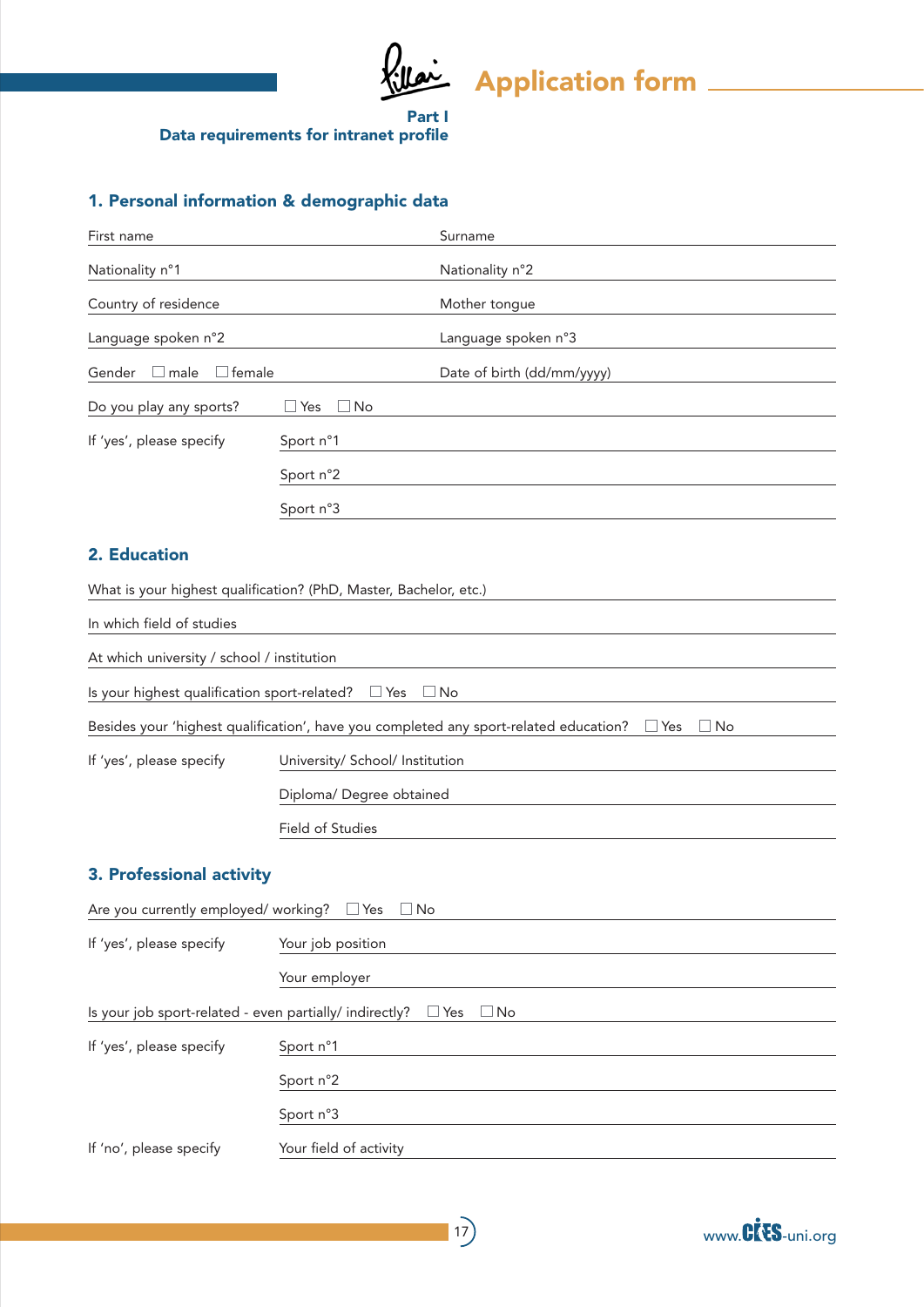# Application form

| <b>Part I</b>                          |  |  |
|----------------------------------------|--|--|
| Data requirements for intranet profile |  |  |

| Do you have a second employment/ job? $\Box$ Yes $\Box$ No                          |                                                  |  |  |
|-------------------------------------------------------------------------------------|--------------------------------------------------|--|--|
| If 'yes', please specify                                                            | Your second job position<br>Your second employer |  |  |
|                                                                                     |                                                  |  |  |
| Is your second job sport-related - even partially/ indirectly? $\Box$ Yes $\Box$ No |                                                  |  |  |
| If 'yes', please specify                                                            | Sport n°1                                        |  |  |
|                                                                                     | Sport n°2                                        |  |  |
|                                                                                     | Sport n°3                                        |  |  |
| If 'no', please specify                                                             | The field of your second activity                |  |  |

## 4. Voluntary activities (past or present)

| Voluntary activity (past or present)? $\Box$ Yes $\Box$ No         |                                      |  |  |
|--------------------------------------------------------------------|--------------------------------------|--|--|
| If 'yes', please specify                                           | Your voluntary position              |  |  |
|                                                                    | Your voluntary institution           |  |  |
| Was/is your voluntary activity sport-related? $\Box$ Yes $\Box$ No |                                      |  |  |
| If 'yes', please specify                                           | Sport n°1                            |  |  |
|                                                                    | Sport n°2                            |  |  |
|                                                                    | Sport n°3                            |  |  |
| If 'no', please specify                                            | The field of your voluntary activity |  |  |

### 5. Contact details & social networks

| Mobile phone                 |  |
|------------------------------|--|
| E-mail                       |  |
| E-mail $n^{\circ}2$          |  |
| LinkedIn account (http link) |  |
| Facebook account (http link) |  |
| Twitter account (http link)  |  |